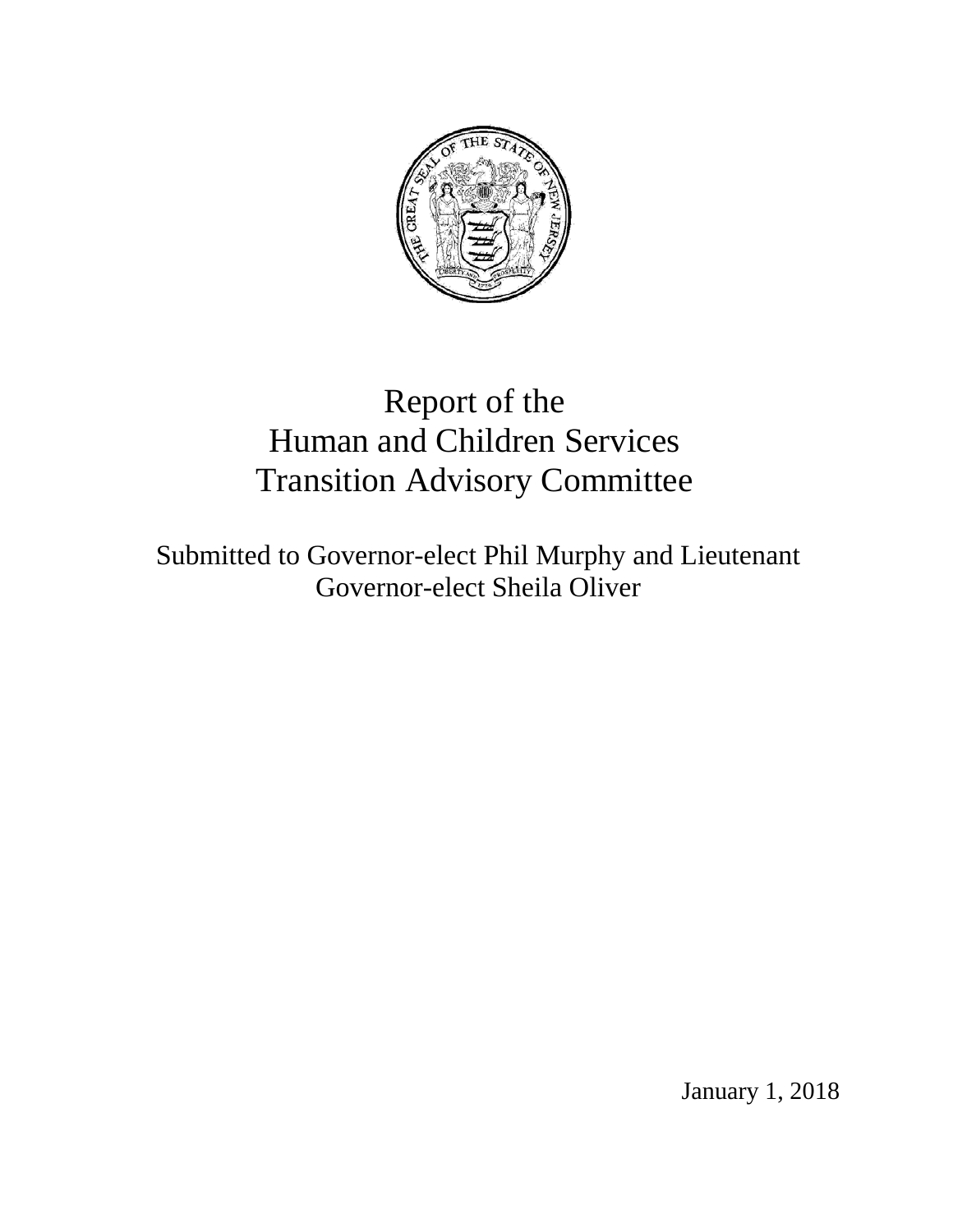# **EXECUTIVE SUMMARY**

The Human and Children Services Transition Advisory Committee recommends that the Governor-elect consider the following recommendations to accomplish the following eight key priorities:

# **I. Priority: Strengthen and modernize New Jersey's critical social services network**

- i. Advance technological coordination
- ii. Eliminate state and local structural barriers
- iii. Increase cultural and linguistic inclusion

# **II. Priority: Support our nonprofit partners and community-based programs**

- i. Establish a nonprofit resource center
- ii. Work with the state's universities to subsidize internships at nonprofit organizations
- iii. Monitor fee-for-service transition
- iv. Increase economic opportunities for direct support professionals

# **III. Priority: Transform child protection**

- i. Support and monitor child welfare reform
- ii. Continue juvenile detention alternatives initiative

# **IV. Priority: Advance the health and well-being of all our children and work to ensure their economic well-being for the future**

- i. Create a child and dependent care tax credit
- ii. Increase access to quality and affordable child care

# **V. Priority: Behavioral healthcare integration**

- i. Return mental health and addiction services to Department of Human Services
- ii. Set aside conflicting and confusing

# **VI. Priority: Expand violence prevention and survivor assistance**

- i. Promote sexual assault prevention and assistance efforts
- ii. Reduce domestic violence and better assist survivors
- iii. Improve efforts to combat human trafficking

# **VII. Priority: Engage and support individuals with special needs and their families**

- i. Make government employment more inclusive
- ii. Enhance emergency preparedness and response systems
- iii. Recognize family partners
- iv. Foster competitive employment for New Jerseyans with disabilities

# **VIII. Priority: Begin reforms in New Jersey's major income maintenance and public assistance programs toward a system that enables recipients to be better prepared for the workforce and become economically self-sufficient.**

i. Begin reforms at WorkFirst New Jersey

# **IX. Priority: Improve patient experiences and the quality and cost effectiveness of care in New Jersey's Medicaid program**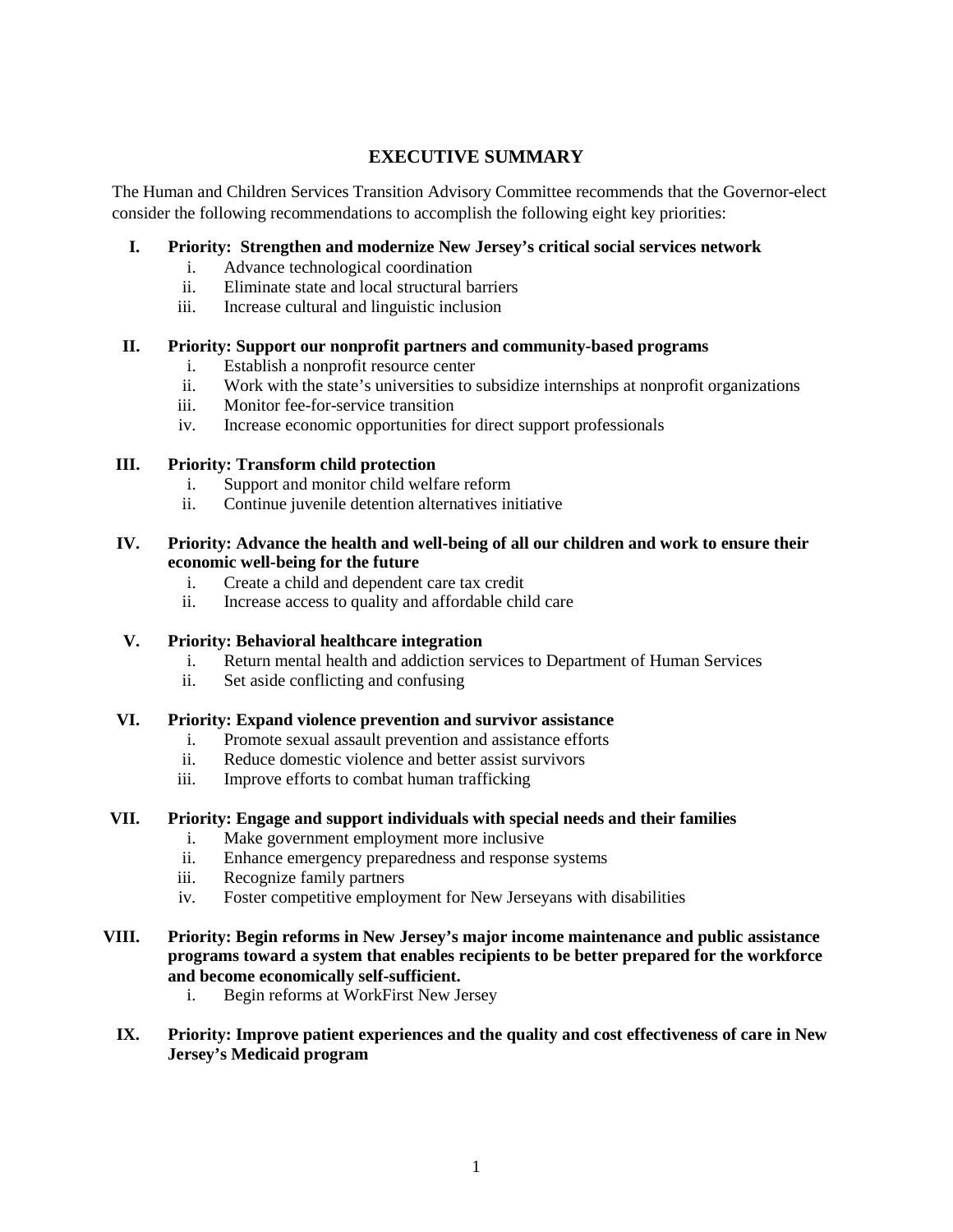# **REPORT**

# **I. PRIORITY: STRENGTHEN AND MODERNIZE NEW JERSEY'S CRITICAL SOCIAL SERVICES NETWORK**

The committee recommends that the Murphy Administration take administrative action to advance coordination, communication, and data sharing across state and county government, while also increasing accessibility by correctly aligning programs and reducing duplication. We must ensure that the agencies administering programs and services have the appropriate infrastructure and mechanics to be effective. We further recommend empowering residents by making service delivery more culturally and linguistically inclusive.

#### **i. Recommendation: Advance technological coordination**

Together, the Department of Human Services (DHS) and the Department of Children and Families (DCF) employ almost 20,000 people and account for approximately \$12.6 billion in annual appropriations. DHS alone administers services and supports to over 1.5 million people. However, there is neither a common computer system linking applications for various assistance programs nor a single-point of entry for applicants and beneficiaries to engage with the social service network. Instead, residents must interface with multiple different government and community agencies to access the full-range of programs for which they may be eligible.

A significant prior effort to address this issue was unsuccessful. In 2007, the State entered into a \$118.3 million contract with a private vendor to develop CASS, the Consolidated Assistance Support System, and work began in 2009. The goal was to streamline the eligibility and enrollment processes for all public assistance and Medicaid programs by connecting the State's computer system with the 21 county welfare agencies responsible for processing applications. Following technological roadblocks, challenges associated with requirements of the then-new Affordable Care Act, significant procurement obstacles, and irreconcilable challenges with the vendor, CASS was abandoned in 2014. The federal government covered approximately 90% of the project costs and agreed with the decision to terminate the effort. New Jersey spent an estimated \$17 million and was awarded a \$7.5 million refund from the vendor. A 2015 KPMG follow-up report included a number of recommendations, such as using a lower-risk, incremental and modular-based approach towards modernization, as well as implementing technological successes found in other states. Existing procurement rules precluded the State from acting upon much of what KPMG recommended, including implementing an IT system used in Florida.

The committee recommends that within the first six months the Murphy Administration take administrative action to evaluate the use of the modular-based approach in New Jersey, survey the IT systems used in other states, develop a strategy for enhanced systems coordination with clear benchmarks for progress, and direct the Department of the Treasury and its Division of Purchase and Property to support this approach.

Costs: Initial investment in reviewing and upgrading the State's technology capability could have the potential to create efficiencies and cost savings in the future, as some current procedures could become more systematic and personnel redirected to fill other much needed functions in the agencies' missions.

#### **ii. Recommendation: Eliminate state and local structural barriers**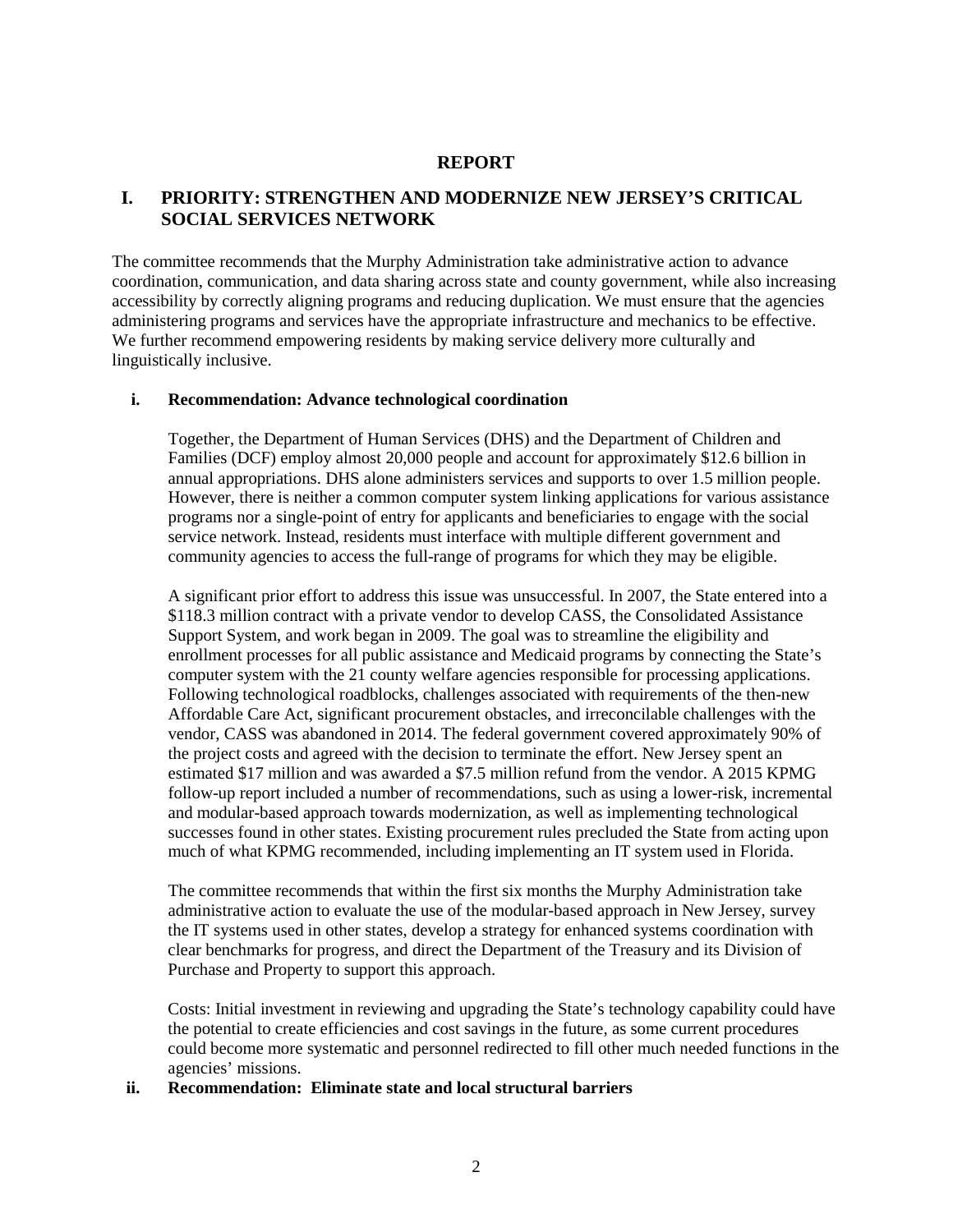Governor-elect Murphy campaigned on leading a government that works for the people, especially children, families, senior citizens, individuals with special needs, and the economically disadvantaged. That can only happen if services and supports are easily accessed. Often, a primary roadblock is government bureaucracy, evidenced by programs and services overlapping multiple departments. Policy decisions, funding, and program initiatives for children span at least four departments while substance abuse is covered by at least five.

This fragmentation has affected the administration of services, for example: The Division of Vocational Rehabilitation Services (DVRS) within the Department of Labor and Workforce Development (DOLWD) assists with job placement, including for individuals with disabilities. Similar services are offered by the Commission for the Blind and Visually Impaired and the Division for the Deaf and Hard of Hearing (DDHH), within DHS.

We recommend that the Murphy Administration take administrative action in the first six months to critically evaluate similar and/or connected programs across state government that serve individuals with disabilities, children, senior citizens, and low-income individuals and families. The review should be conducted with representatives from relevant departments with the objectives of increased consumer access, enhanced leveraging of funding, better alignment of programs with their funding sources, improved staff utilization, and elimination of duplication. Recommendation should be conceived with consumer and other stakeholder consultation.

Costs: No additional appropriation necessary.

#### **iii. Recommendation: Increase cultural and linguistic inclusion**

To be effective, New Jersey's social service network must be inclusive of users and employees of all cultures and languages. Statewide voter registration forms are now available in eight languages, but our social services systems have not yet caught up.

The committee recommends that the Administration task each department responsible for processing or administering assistance programs to survey provider agencies and community organizations holding State contracts on unmet language needs, such as eligibility instructions and enrollment forms and increasing cultural competence among employees. The relevant departments should include, but not be limited to, DHS, DOH, DCF, DOLWD, the Department of Education (DOE), the Department of Community Affairs (DCA), the Department of Military and Veterans Affairs (DMAVA), the Department of State, and Treasury. A common translation contract should be utilized across departments, to the extent possible. Additionally, the JAWS system, which ensures accessibility to services for blind and visually impaired individuals, must be included in contracts negotiated and managed by OIT.

Costs: Survey of agencies would be no cost; resources would be necessary for updating forms and systems and training employees in cultural competency.

# **II. PRIORITY: SUPPORT OUR NONPROFIT PARTNERS AND COMMUNITY-BASED PROGRAMS**

This committee recommends that the Murphy Administration take administrative actions to provide hands-on assistance to nonprofits, promote provider agency sustainability under the fee-for-service model, and increase economic opportunities for direct-support professionals.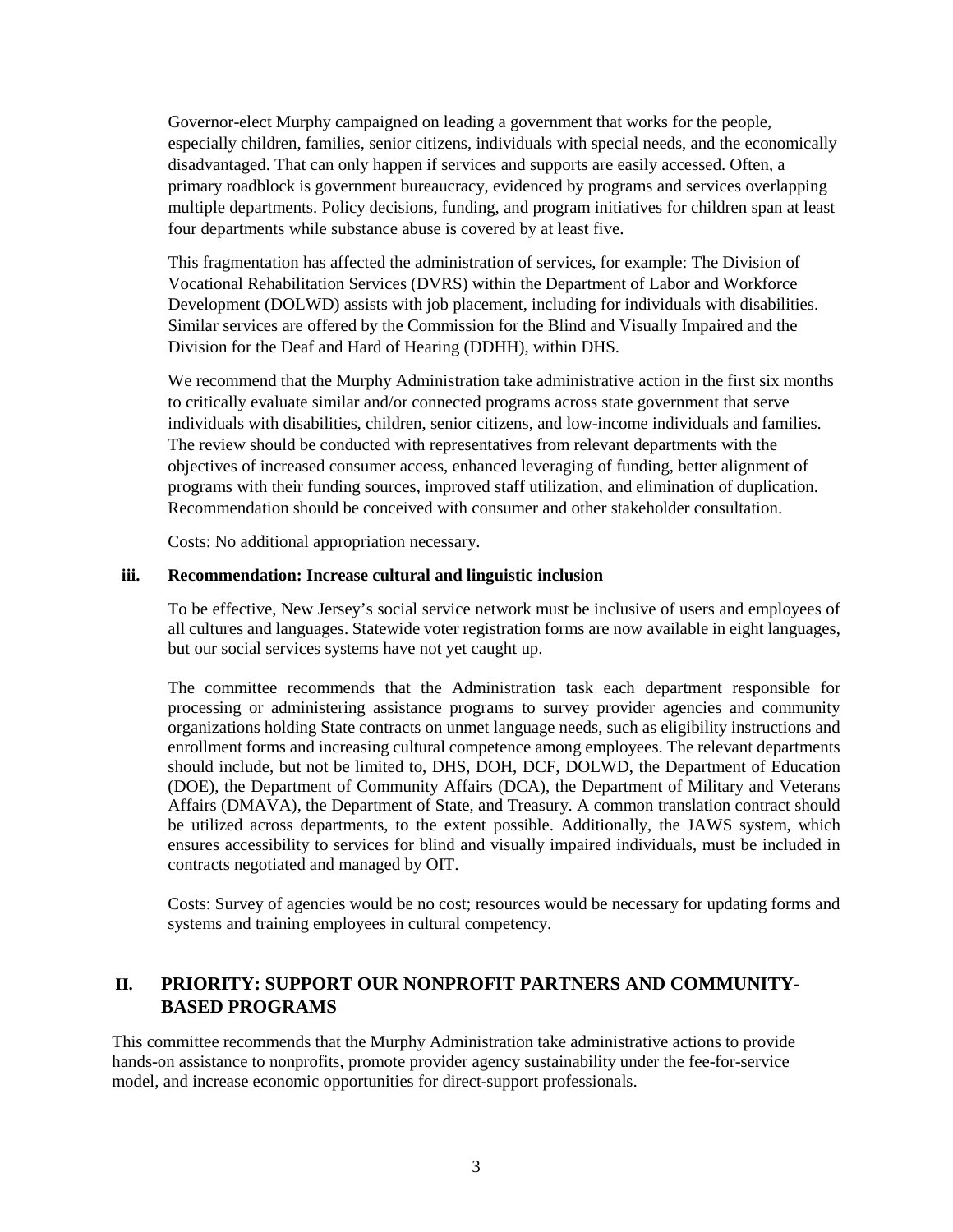#### **i. Recommendation: Establish a nonprofit resource center**

The nonprofit community in New Jersey is now responsible for the majority of services and supports provided outside of hospital-based settings. Over the past decade, a significant portion of care for individuals with developmental disabilities, behavioral health conditions, and mental health diagnoses has moved to community settings. In addition, in 2015 DHS began to implement the Managed Long Term Services and Supports (MLTSS) program. It is designed to shift longterm care for senior citizens and the chronically ill from nursing homes to community-based settings. The trend is towards greater reliance on community organizations to care for individuals in our state, while public and private funds come with ever more requirements.

The committee recommends that in the first six months the Murphy Administration take administrative action to establish a Nonprofit Resource Center. The center should be tasked with providing navigational, technological, business, and compliance assistance through a live resource specialist, available by phone or live-chat. Further, the center should work to review and eliminate unnecessary or outdated regulations and processes that burden small nonprofits with limited personnel and resources.

Costs: There may be costs associated with hiring if the center is not staffed by existing State personnel. Some cost savings can be achieved by establishing the Nonprofit Resource Center in tandem or informed by the State's efforts to improve small business services.

#### **ii. Recommendation: Work with the state's universities to subsidize internships at nonprofit organizations**

In today's highly competitive labor market, internships have become an essential qualification for students to secure a job upon graduation. However, most nonprofits cannot afford to pay to hire an intern, and many students cannot afford to take an unpaid internship. A Nonprofit Resource Center could work with the state's universities to raise money from philanthropic entities to pay for stipends for students to work at organizations in the nonprofit sector, and could also be a resource to advertise internship positions at organizations around the state who wish to participate.

#### **iii. Recommendation: Monitor fee-for-service transition**

Historically, mental health, substance abuse and developmental disabilities service providers have been funded through a contract-based system. Over the past year, most addiction services and mental health providers have moved to a fee-for-service payment model and developmental disability providers are in the process of doing the same. Providers have expressed significant concerns with the reimbursement rates and their ability to remain in business under the new payment system. The Legislature responded with P.L.2017, c.85, enacted in May 2017, which provides monitoring for the new system. The law calls for independent stakeholder oversight boards, one for the developmental disability system and one for the substance abuse and mental health system. The law also requires an independent, contracted evaluation of the transition in each system. The law has not yet been implemented.

The committee recommends that the Murphy Administration take executive action within the first 100 days to appoint members to the Independent Mental Health and Addiction Fee-for-Service Transition Oversight Board and the Independent Developmental Disability Fee-for-Service Transition Oversight Board. We further recommend that administrative action be taken to enter into contract for the independent evaluations required by the 2017 law.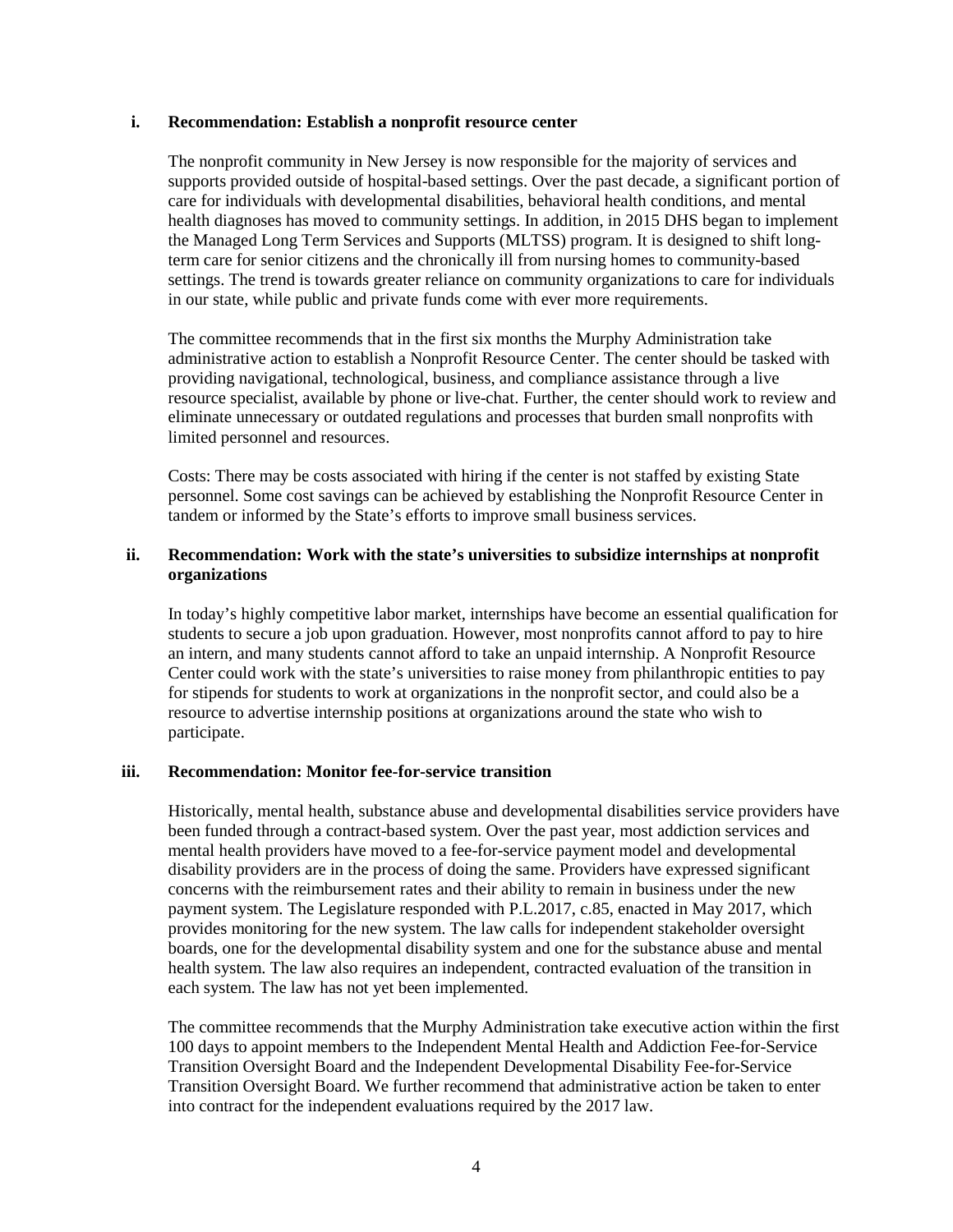#### **iv. Recommendation: Increase economic opportunities for direct support professionals**

Approximately 25,000 residents with developmental disabilities are eligible to receive some type of community-based service. DHS contracts with approximately 200 provider agencies to deliver these services. Employees often care for persons with complex medical conditions and severe behaviors; yet, the average direct support professional (DSP) hourly rate is \$10.50 - \$11.00.

In the most recent budget deliberations, the Coalition for a DSP Living Wage Campaign requested an increase of \$1.25 per hour per year, every year for the next five. In the first year, this would cost \$36 million in State appropriations to be matched by the same amount in federal funds. The Fiscal Year 2018 budget includes \$20 million for DSPs who provide children's behavioral health services and assist children and adults with developmental disabilities employed by providers under contract with the State. That funding has not yet been allocated.

The committee recommends that the Murphy Administration take administrative action within the first 100 days to distribute the \$20 million FY 2018 budget appropriation. To ensure that the intended recipients receive a pay increase, the Administration must define the position of DSP and establish a transparent allocation scheme that accounts for the new fee-for-service model.

# **III. PRIORITY: ADVANCE THE HEALTH AND WELL-BEING OF ALL OUR CHILDREN AND WORK TO ENSURE THEIR ECONOMIC WELL-BEING FOR THE FUTURE**

#### **i. Recommendation: Support and monitor child welfare reform**

The committee recommends that the Murphy Administration take administrative action to enhance oversight of child welfare reform efforts, support child welfare workers, increase recruitment of diverse child welfare advocates, and expand juvenile justice reform efforts.

A strong, effective child welfare system requires a robust commitment to the safety of children and a focus on the many ways government and community partners can strengthen New Jersey's families. This work goes beyond the State's responsibility under the class action suit *Charlie and Nadine H. v. Christie*. Building upon and improving the State's current performance in that lawsuit is central. The Federal Monitor of the lawsuit, charged with independently assessing compliance with the goals, principles and outcomes of the Sustainability and Exit Plan (SEP), is expected to deliver the next semi-annual report to the Court in January 2018. The most recent report offers a roadmap of historic progress and, more importantly, challenges yet to be mastered. While the new administration works to meet unmet goals, DCF leadership must also work to sustain the positive reform-based changes. This will be especially critical when New Jersey is no longer under federal oversight.

We recommend the new administration pay close attention to the Federal Monitor's reports and focus on improving the prevalence of visits between caseworkers and children, the frequency of Family Team Meetings, and the quality of case practice. The Federal Monitor's most recent report also lists numerous DCF published data reports. We recommend the new Administration sustain these reports and grow the department's commitment to transparency and accountability.

The new Administration must also support DCF's workforce, which demonstrates daily their commitment to the safety and well-being of New Jersey's children. In 2016, Governor Christie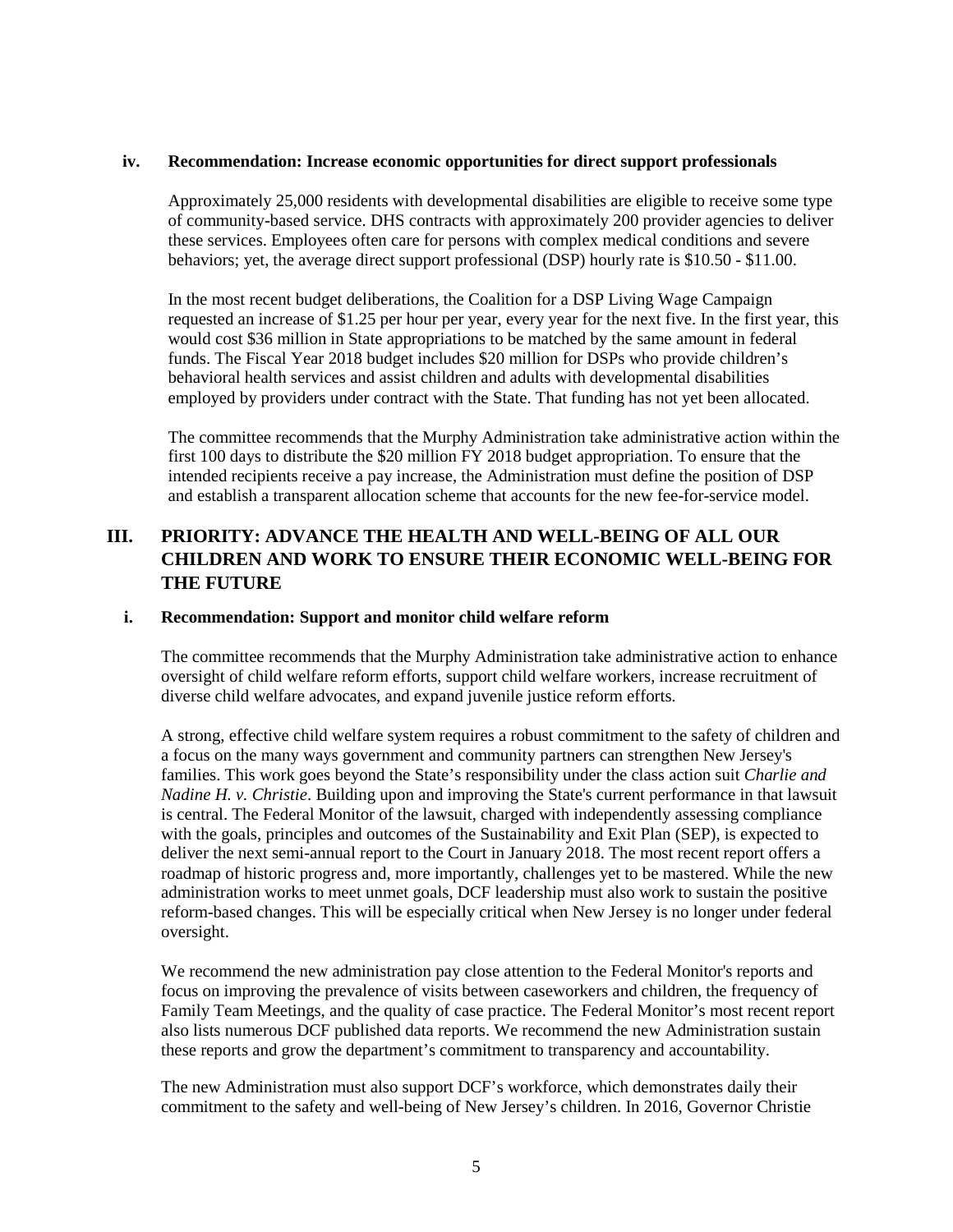vetoed legislation to increase security measures for employees following multiple attacks on caseworkers. We recommend that the Administration review DCF safety protocols to ensure that caseworkers have the necessary security and support to effectively perform their duties.

In addition, to stem the tide of adolescent homelessness, we recommend that DCF be directed to examine its contract language prohibiting agency partners from serving young people age 21 and over. The new Administration should consider the experiences of States that have more effectively reduced youth homelessness by creating bridges for at-risk youth, including more flexibility for young people to be served after their  $21<sup>st</sup>$  birthdays.

The Administration should also expand outreach to the increasingly diverse populations involved in the child welfare system. Home removals and temporary placements are often traumatic and confusing for children. It is important to minimize disruption by placing them whenever safe and possible with kin, or persons who speak the same native language or share a cultural background. The same commonalities are also useful as a child moves through the welfare system.

Court Appointed Advocates (CASA) are assigned one child at a time and stay involved until their assignment is resolved, while county-based Child Placement Review Boards review cases 45 days after children enter placement. We recommend that the Murphy Administration develop public awareness and recruitment campaigns aimed at communities underrepresented as resource families for youth served by the Division of Child Placement and Permanency (DCPP), as CASA volunteers, and as members of Child Placement Review Boards. These efforts should be in partnership with local organizations able to help recruit from their communities.

#### **ii. Recommendation: Continue juvenile detention alternatives initiative**

Over the past 13 years, New Jersey has become a model for youth detention reform and the new Administration must sustain this effort. From the 1990s to the early 2000s, New Jersey's youth offenders experienced institutional detention in extremely overcrowded centers. Then in 2004, the State partnered with the Annie E. Casey Foundation's Juvenile Detention Alternatives Initiative (JDAI). In 2008, New Jersey was designated a national model. Under the leadership of the Juvenile Justice Commission, JDAI actively works in 18 counties to ensure that secure detention is reserved for serious offenders, while the majority of youth offenders are diverted to effective community alternatives. The program also strives for better conditions in the remaining detention facilities. Additional improvements were made in 2015 when P.L.2015, c.89 was enacted, which requires data collection, limits solitary confinement, and increases protections during transfer to adult facilities. There are current plans to close the New Jersey Training School for Boys, known as Jamesburg, and the Female Secure Care and Intake Facility for young women, and to replace them with smaller centers. The initial proposal called for three centers with 50 beds each. A revised plan would establish two larger centers with 70 beds.

The committee recommends that the Murphy Administration move forward with the planned facility closures and review the establishment of new centers. Closing Jamesburg is estimated to result in annual savings of \$44 million, while the estimate for three new detention centers is \$170 million. Any changes in the youth detention structure must be in line with national best practices for rehabilitating youth offenders in smaller, less institutional settings. We recommend working with the Juvenile Justice Commission to ensure that any system changes move New Jersey forward under JDAI and expand community-based alternatives to detention. Further, we recommend that the Administration consider investing any realized savings into community programs, particularly those focused on prevention of youth detention. This has not been the case under JDAI when detention was reduced or centers closed.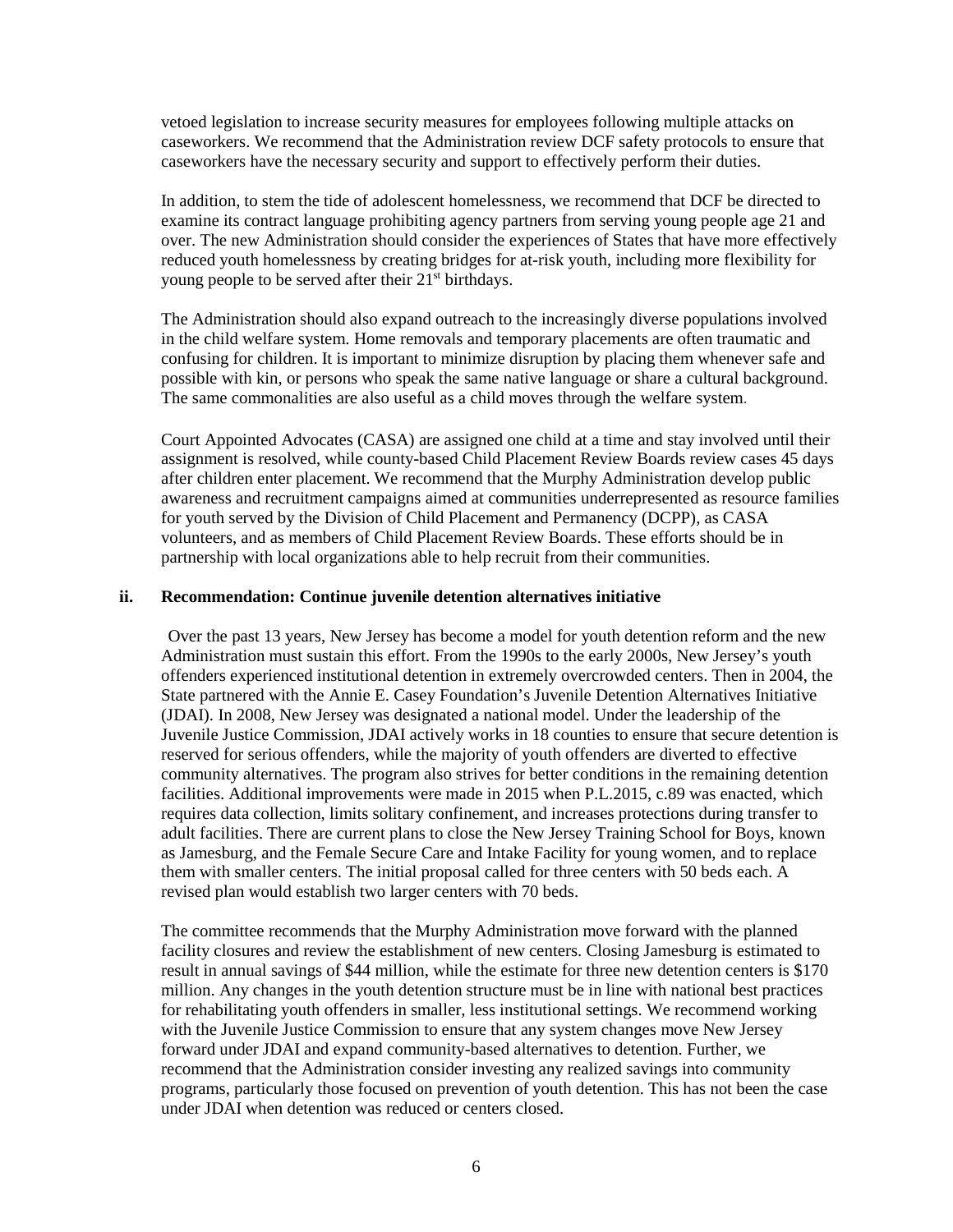Costs: Savings from closing detention centers should be reinvested into programs supporting community-based alternatives and prevention programs.

# **IV. PRIORITY: TRANSFORM CHILD CARE**

The committee recommends evaluating the child care and early childhood development systems to increase quality, accessibility, and affordability.

# **i. Recommendation: Create a child and dependent care tax credit**

Access to affordable and high-quality child care is crucial to women's abilities to secure and maintain employment. Over 400,000 children under the age of six live in families in which all parents work, yet child care is out of reach for the majority of these families in New Jersey. A typical family in New Jersey with two children pays over \$21,000 annually in child care costs, or a quarter of the average family's pre-tax income.

The creation of a child and dependent care tax credit to help families burdened by child care costs is essential to ensure the best possible outcomes for our children's futures, as well as support one of the largest industries in the state. New Jersey's child care industry generates \$1.8 billion in direct revenues each year, and employs approximately 51,000 individuals.

In the first six months, an interagency team should study how the child and dependent care tax credit works in the 23 States that currently offer it, as well as the feasibility and economic effects a credit would have in New Jersey.

# **ii. Recommendation: Increase access to quality and affordable child care**

As part of Governor-elect Murphy's pledge to build a stronger and fairer economy, it is essential for families to have access to affordable quality child care. According to Advocates for Children of New Jersey (ACNJ), 400,000 children under the age of 5 need some form of child care because their parents are working. The Child Care Subsidy Program, a federal and state partnership, covers some or all child care expenses depending on income level or work status. Approximately 65,000 subsidized children per month are served by about 5,000 providers.

In recent years, child care providers receiving subsidies have faced significant strains on their ability to maintain quality and to even remain open. The subsidy rates have been stagnant since 2008 while much-needed quality improvement measures, such as the federal grant program Grow NJ Kids, have heightened the hiring criteria and correspondingly increased salaries for professionalized child care workers. About 880 centers currently participate in Grow NJ Kids. In 2011, the Division of Family Development (DFD) instituted the e-child care program, in part, to address documented fraud in the industry. The program requires parents who receive a subsidy to swipe their children into day care. Providers report that this often requires the employment of an additional certified worker without more funding.

Further, centers caring for infants have received a subsidy rate of \$161 per child per week, which equates to approximately \$4 per hour, while the average private tuition for an infant is \$244 per week. Staff ratios, safety standards, and employee certification for infant care are and must be the same whether a child's attendance is subsidized or not. The result is that centers are moving away from infant care to higher-reimbursed age groups. This limits the options for working parents who rely on the subsidy, forcing them to use unlicensed/unregulated arrangements. ACNJ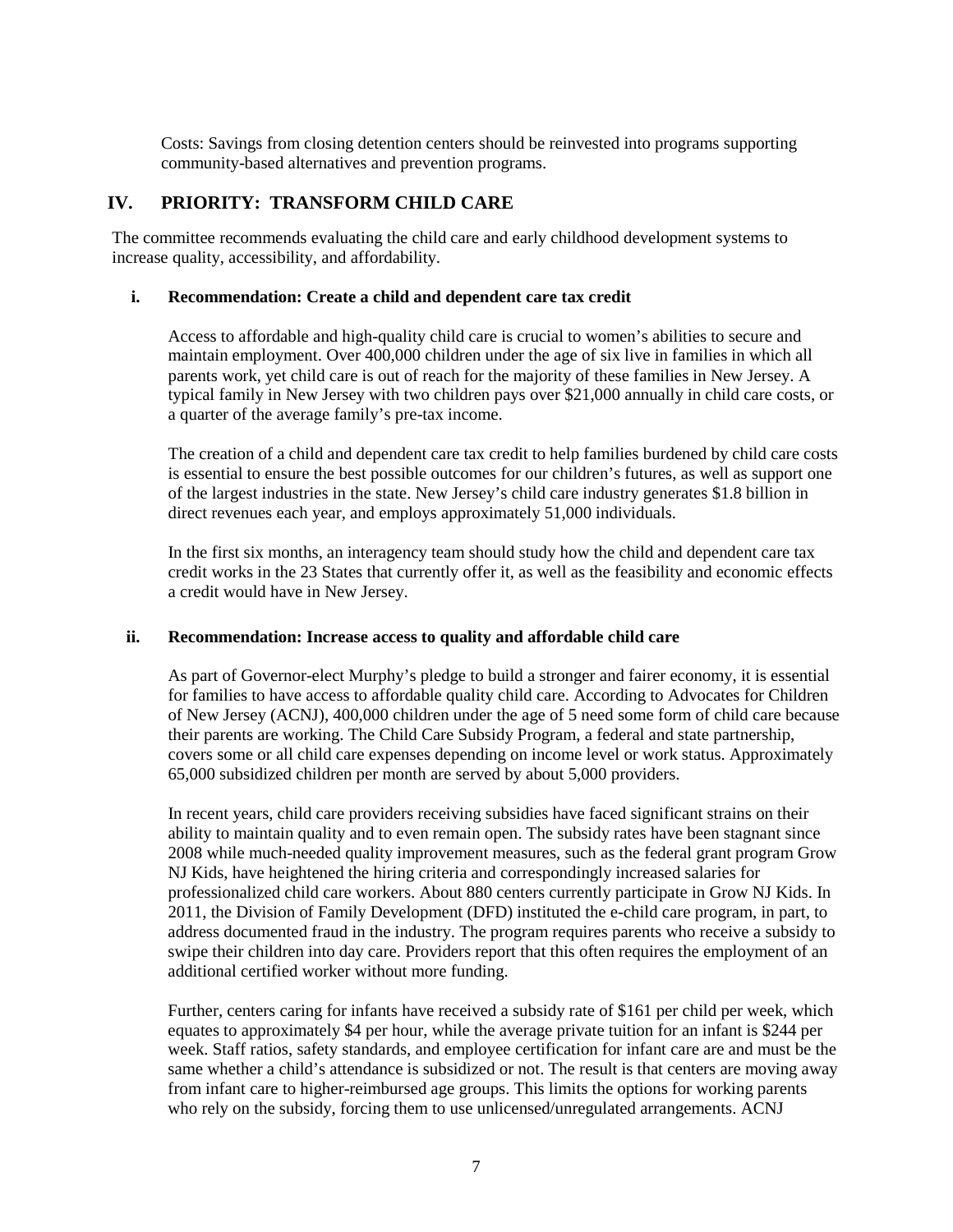estimates that equalizing the infant rate to \$244 per week would result in an annual cost increase of \$42 million, not inclusive of any federal funding or family co-pay offsets.

In December 2017, the Christie Administration announced an increase of 1%-4% for child care centers receiving subsidies through the Child Care Subsidy Program to be phased in by DHS over the first half of 2018. The Christie Administration seems to indicate that this will cost \$15 million in funds already appropriated in the FY 2018 Budget in addition to the current \$300 million funding for child care subsidies.

The committee recommends that within the first six months the Murphy Administration undertake an administrative evaluation of the child care and early education systems. The assessment should review the reimbursement rates and newly announced changes, subsidy eligibility and enrollment criteria, and quality and performance standards. Consideration of raising the reimbursement rates should include the impact of any increases to the minimum wage on the child care industry. It is critical to hear from representatives of relevant State departments, such as DHS and DOE, child development experts, operators of child care centers, early childhood educators, parents, and members of the business community.

Costs: Significant impact to the budget of at least \$42 million if infant care reimbursement rates are raised.

# **V. PRIORITY: BEHAVIORAL HEALTH CARE INTEGRATION**

This committee recommends that the Murphy Administration prioritize substantive integration of behavioral health care with primary care. We recommend housing mental health and addiction services in the Department of Human Services. We also recommend taking executive and/or administration action to address regulatory challenges to integration.

#### **i. Recommendation: Return mental health and addiction services to Department of Human Services**

Integration of behavioral health care with physical care, typically primary care, is critical to preventing and treating substance abuse, behavioral and mental health diagnoses, and even physical conditions. Evidence shows that integrating care reduces stigma, increases overall access to health care services, improves patient outcomes, and may decrease system wide costs. Yet, as Professor John v. Jacobi finds in the 2016 report "Integration of Behavioral and Physical Health Care: Licensing and Reimbursement Barriers and Opportunities in New Jersey," there are significant regulatory and payment system challenges to achieving true integration. New Jersey has taken steps in recent years to address these barriers, such as piloting behavioral health homes and implementing the Shared Space Waiver, which began the much-needed effort to simplify DOH's licensure requirements for integrated care in licensed primary care settings.

On June 29, 2017, Governor Christie filed a Reorganization Plan to transfer the Division of Mental Health and Addiction Services (DMHAS) from the DHS to DOH, premised on furthering integration. Behavioral health experts and providers provided testimony before the Legislature opposing the transfer. Some of their concerns were as follows: tasking DOH with the administration of services when that department has primarily performed regulatory and licensing functions; splitting service delivery from Medicaid, the primary payer for public behavioral health care and wraparound services; separating mental health and addiction services from other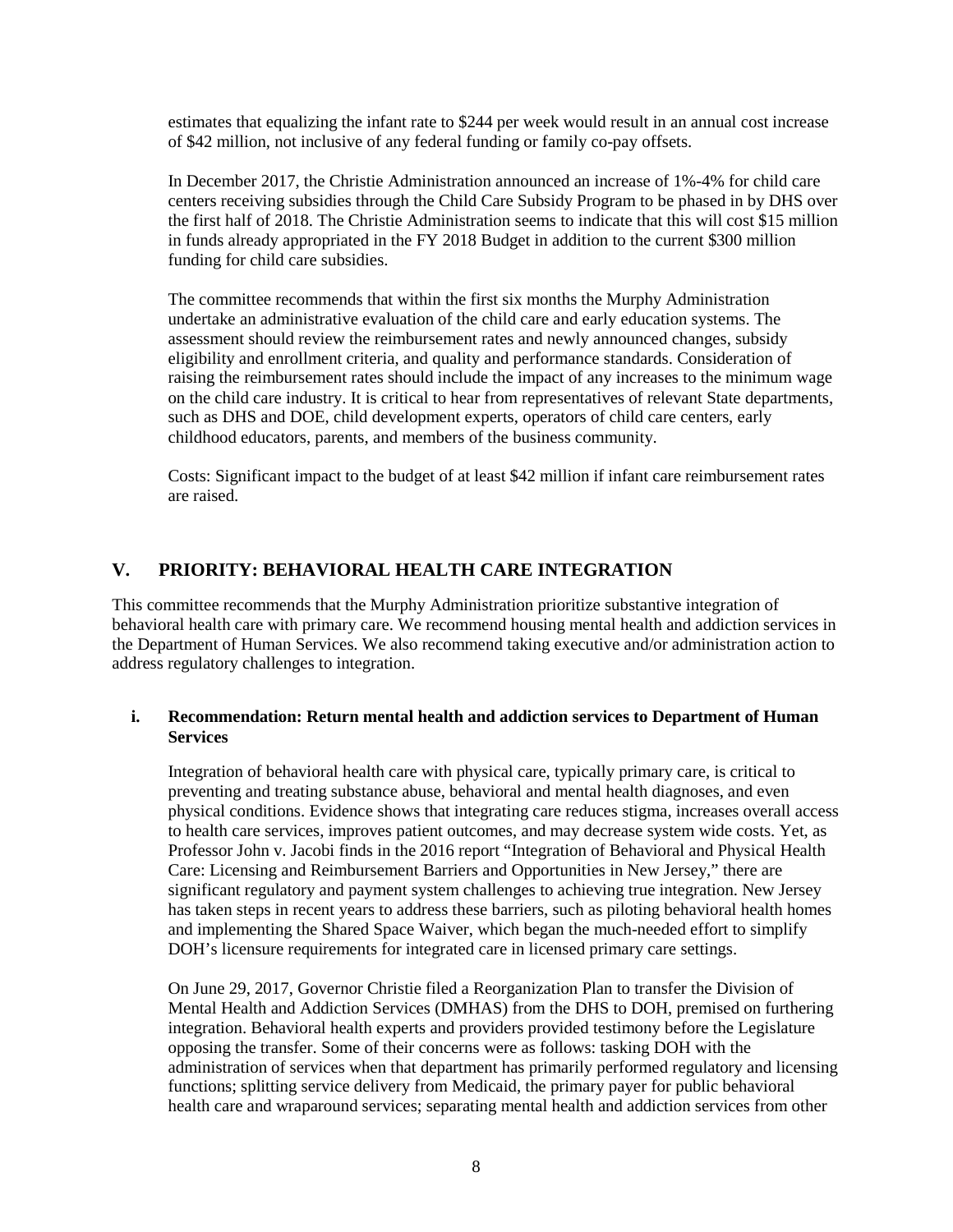populations served by DHS, such as homeless persons and individuals with developmental disabilities; and instituting bureaucratic changes while behavioral health providers are transitioning from contract payment to fee-for-service.

The committee recommends that the Murphy Administration take executive action to transfer DMHAS, or the substantially similar functions of the division, back to DHS within the first 100 days. However, we also recommend that the unit licensing mental health and addiction services programs remain in DOH. This will begin to streamline licensing of behavioral health programs with primary care facilities, for which technical assistance will be needed. An approximate cost of the transfer is under \$100,000. DOH projected the initial move would cost \$115,000, which included moving DMHAS employees to former DHS office space and IT work. The division employees could remain in that location. In addition, any outside vendors contracted with DOH to facilitate the transition would also have to be considered.

# **ii. Recommendation: Set aside conflicting and confusing regulations**

Traditionally, DOH licensed hospitals and other medical facilities, while DHS licensed behavioral health providers. Whether a facility provides inpatient or outpatient services also determines licensure requirements. Further, longstanding stigma surrounding mental health and substance abuse fueled an effort to keep primary and behavioral health care separate. The Legislature passed laws and regulations were promulgated reflective of this system. While the consensus now favors integration, outdated regulatory schemes still remain.

We recommend that within the first six months the Administration evaluate, in consultation with the Attorney General, whether an executive order or administrative action may be used to supersede the current regulatory framework governing the relationships, or lack thereof, between primary and behavioral health care. This would be more efficient and cost-effective than reviewing each problematic regulation.

# **VI. PRIORITY: EXPAND VIOLENCE PREVENTION AND SURVIVOR ASSISTANCE**

This committee recommends that the Administration support ongoing legislative efforts to reduce sexual violence and take administrative action to better utilize existing stakeholder panels to advance domestic violence programs and policies. We also recommend more effective implementation of the State's human trafficking law and streamlining of separate crisis hotlines.

# **i. Recommendation: Promote sexual assault prevention and assistance efforts**

The most recent data from Centers for Disease Control and Prevention (CDC) indicates that over 1.3 million women and over 500,000 men in New Jersey have experienced contact sexual violence. According the New Jersey Coalition against Sexual Assault (NJCASA), county-based sexual violence programs served approximately 10,000 survivors in 2016, free-of-charge.

Campus-based sexual assault has received significant, warranted attention in recent years. Pursuant to legislation, the New Jersey Task Force on Campus Sexual Assault convened and issued recommendations in June 2017. The recommendations include reauthorizing the task force for continued study and establishing a separate prevention task force.

We recommend that the Murphy Administration enact legislation reauthorizing the Campus Sexual Assault Task Force and creating a prevention-focused task force. The Administration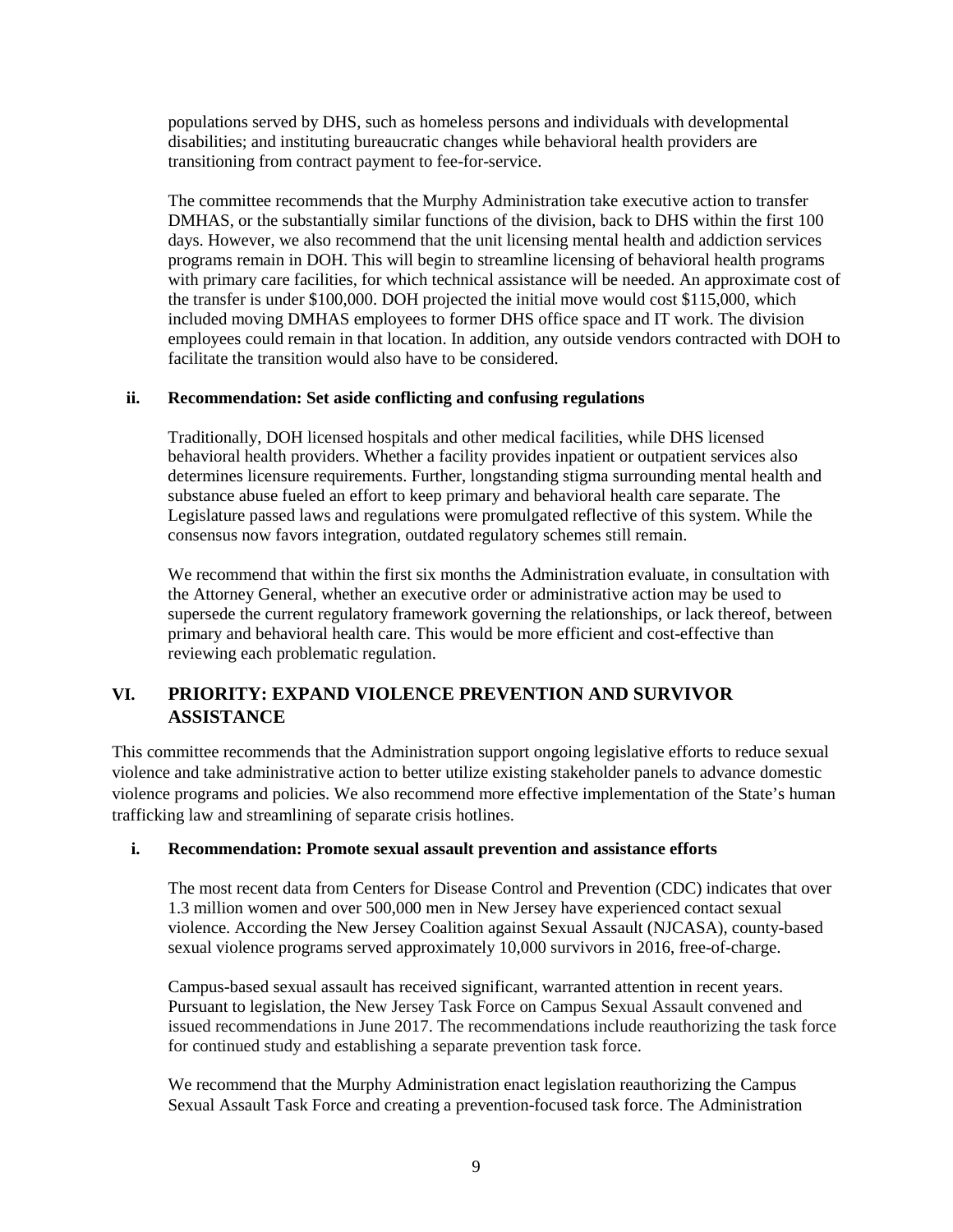should also review the recent recommendations of the Campus Sexual Assault Task Force to determine whether any administrative actions may be taken to meet the outlined goals.

#### **ii. Recommendation: Reduce domestic violence and better assist survivors**

For decades, there have been continuous legislative and administrative efforts to reduce domestic violence. Since 1987, there has been an Advisory Council on Domestic Violence comprised of government and nonprofit representatives. In 2003, the Legislature created the Domestic Violence Fatality and Near Fatality Review Board. Yet, the State has not seen a significant decline in incidents. In 2015, there were 61,659 domestic violence offenses reported by the police. Children were involved or present 28% of the time, while 3,456 victims were elderly. 74% of victims were women.

In recent years, Essex, Union, and Morris Counties have established family justice centers. The Family Justice Model brings together multi-disciplinary professionals, such as crisis counselors, healthcare providers, law enforcement officers, and legal advocates, to provide survivors with one-stop assistance.

The committee recommends that the Murphy Administration undertake an administrative review of the Advisory Council on Domestic Violence and Domestic Violence Fatality and Near Fatality Review Board to determine how to better utilize these existing stakeholder panels. These advisory bodies were created to make informed recommendations to the Governor and could be effective tools in developing new policies, identifying funding opportunities, and supporting innovative programs, such as additional county-based family justice centers.

#### **iii. Recommendation: Improve efforts to combat human trafficking**

While survivors are not often public about their experiences, human trafficking happens in New Jersey. The National Human Trafficking Hotline reports 3,140 calls from the State since 2007 with a total of 933 cases reported. In 2016, the hotline received 569 calls from New Jersey. In 2017, Covenant House New Jersey released results from the largest ever New Jersey study on the prevalence of human trafficking among homeless youth. The report revealed that at least 9.2% of homeless youth, ages 18 to 22, were victims of sexual and labor trafficking at some point in their lives, most while they were homeless.

In 2013, New Jersey enacted the Human Trafficking Prevention, Protection, and Treatment Act. One provision of the law, the Prostitution Offender Program, has not yet been implemented. Further, there are two hotlines in use, the national hotline and a State hotline under the Office of the Attorney General. Promoting two hotlines creates a costly redundancy, reduces awareness of both numbers, and makes it difficult to collect comprehensive data on incident reports.

We recommend that within the first six months, the Murphy Administration take administrative action to designate a single hotline to be utilized and publicized. The Administration should work with human trafficking professionals to determine which hotline is most useful for New Jersey based on best data collection and victim referral opportunities. We also recommend that the Administration consider how to further implement the 2013 law, with the input of relevant stakeholders, including advocates, service providers, and law enforcement.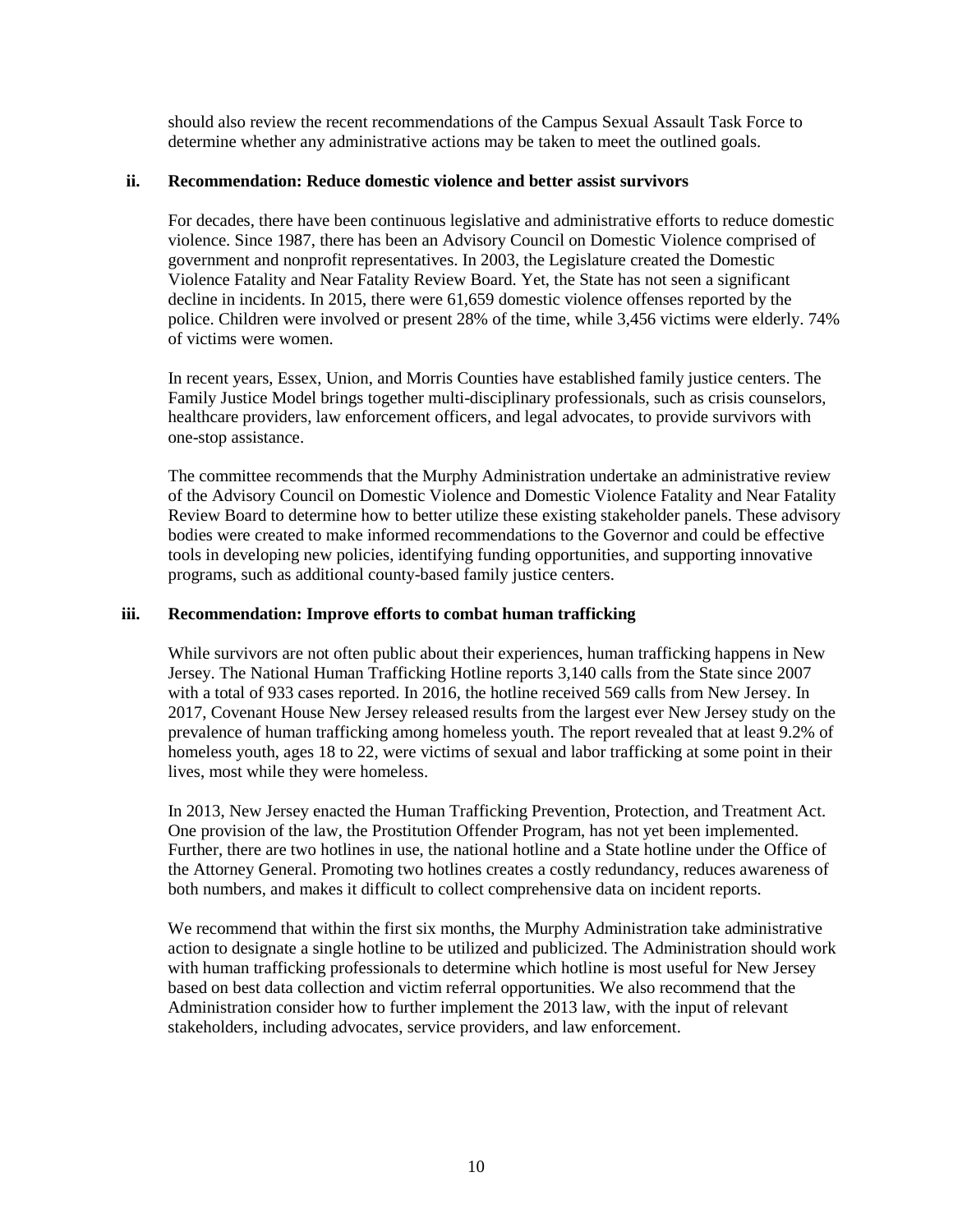# **VII. PRIORITY: ENGAGE AND SUPPORT INDIVIDUALS WITH SPECIAL NEEDS AND THEIR FAMILIES**

This committee recommends that the Administration take administrative action to promote inclusive and accommodating employment practices. Further, we recommend working with stakeholders to make emergency systems more accessible and responsive to individuals with disabilities. Finally, we recommend advanced engagement caregiver families.

# **i. Recommendation: Make government employment more inclusive**

While some individuals with special needs may need services, many are also willing and able to serve our State as government employees. We must make sure the State is welcoming and accommodating for individuals with disabilities and therefore recommend that the new Administration review the State's current technology systems to ensure full accessibility and determine the same prior to investments in new technology.

# **ii. Recommendation: Enhance emergency preparedness and response systems**

New Jersey's emergency systems must be accessible and accountable to persons with special needs. Individuals with hearing or visual impairments, physical limitations, such as senior citizens, and cognitive disabilities, such as persons with Autism, are not only at greater risk during an emergency, but are also less likely to receive lifesaving information. Further, increased access to information and resources during storms or other disasters, makes it easier for persons with special needs to live and work independently. There have been some efforts, particularly in the aftermath of Superstorm Sandy, including the development of an interpreter training course for emergency communications. However, greater accommodations must be made.

The committee recommends that the Murphy Administration take administrative action to form a stakeholder working group of individuals with special needs and representative organizations, as well as representatives from State, county, and local emergency response units to determine how to better relay lifesaving information to special needs communities.

Costs: While the cost of the inquiry should be minimal, cost may be associated with recommendations, particularly for technology. Further, we recommend that the Administration utilize an interpreter during all major disaster updates to better communicate with the hearing impaired community in time of emergency.

# **iii. Recommendation: Recognize family partners**

The families of individuals with special needs are critical to the delivery of services in New Jersey. They are not only vocal and well-informed advocates; they are caregivers. An estimated 1.75 million people in New Jersey provide unreimbursed care to senior citizens or persons with disabilities. This will undoubtedly increase as the senior citizen population rises and care models promote at-home services over facility-based care. An existing Medicaid-based program in Division of Disability Services (DDS) allows for family members to qualify as paid caregivers. However, it may be underutilized.

The committee recommends that the Murphy Administration work with legislators to enact legislation establishing a caregiver task force to determine how best to assist this population as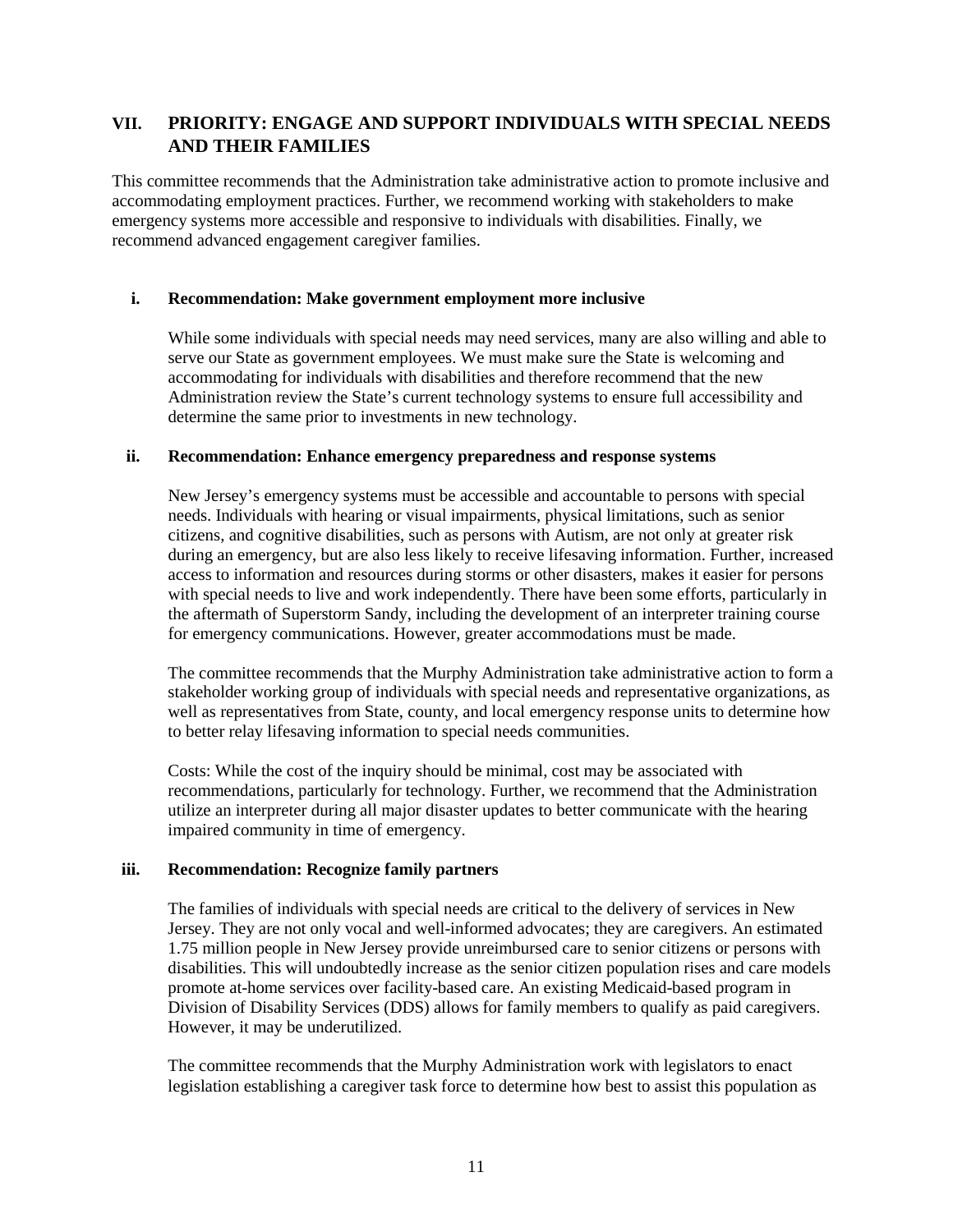their responsibilities and needs increase. This task force could also determine the most appropriate implementation strategy for a child and dependent care tax credit.

Costs: The task force cost should be minimal.

#### **iv. Recommendation: Foster competitive employment for New Jerseyans with disabilities**

Census data show that New Jersey has an estimated 921,000 people with disabilities as of 2015, of whom almost half (429,000) are of working age. Only 38% of people with disabilities of working age are employed, compared to 77% of people without disabilities. Poverty rates for people with at least one disability are more than twice as high as for those with no disability.

In the first six months, the Governor can begin to foster significant policy and program reforms that look to achieve substantial progress toward greater economic self-sufficiency of individuals with physical, developmental and/or psychiatric disabilities and a higher and more reasonable standard of living. With appropriate supports, all individuals with physical, developmental and/or psychiatric disabilities can work and support themselves, either fully or partially. An important first step would be to create an interagency working group that would develop recommendations for improving school-to-work transitions and access to career information, training, and job opportunities for people with disabilities. The working group would solicit input from workforce and disability experts both inside and outside of government, and include people with disabilities.

Specifically, the next administration can establish a streamlined process for people with disabilities to apply for State jobs, as has been done at the federal level using the Schedule A exception for qualified individuals with disabilities. The NJ Division of Vocational Rehabilitation has successfully used this program to place many people with disabilities in federal jobs. Further, there are several research opportunities being funded at the federal level the next administration can participate in that can build on New Jersey's short term disability insurance program to explore how to return people to work after disabling injuries, including the "Stay at Work/Return to Work Research and State Demonstration Projects."

# **VIII. PRIORITY: BEGIN REFORMS IN NEW JERSEY'S MAJOR INCOME MAINTENANCE AND PUBLIC ASSISTANCE PROGRAMS TOWARD A SYSTEM THAT ENABLES RECIPIENTS TO BE BETTER PREPARED FOR THE WORKFORCE AND BECOME ECONOMICALLY SELF-SUFFICIENT.**

WorkFirst NJ, along with SNAP Employment and Training (E&T) are the major income maintenance and public assistance programs in the State. In existence for nearly 20 years, WFNJ was originally designed to get welfare recipients quickly into the labor market and closely followed the design of federal welfare reform models of that era. Today, New Jersey's public assistance caseloads have experienced significant declines (on average over 50% in the past three years) at the same time the labor market has dramatically changed due to technological advancements, automation, and globalization. Job seekers today must have stronger skills and more education in order to be successful and compete globally. A recent research report by Rutgers University reveals that while the State has been successful in meeting federal measures of success and reducing its caseload, the WFNJ program is not well regarded by either its recipients or its service providers, is not operating efficiently and effectively, and has not helped provide WFNJ recipients with the skills necessary to be successful in today's labor market.

# **i. Recommendation: Begin reforms at WorkFirst New Jersey**

In the first six months, the Governor should establish a new vision and goal for WorkFirst New Jersey, the State's welfare program for TANF and General Assistance recipients. The program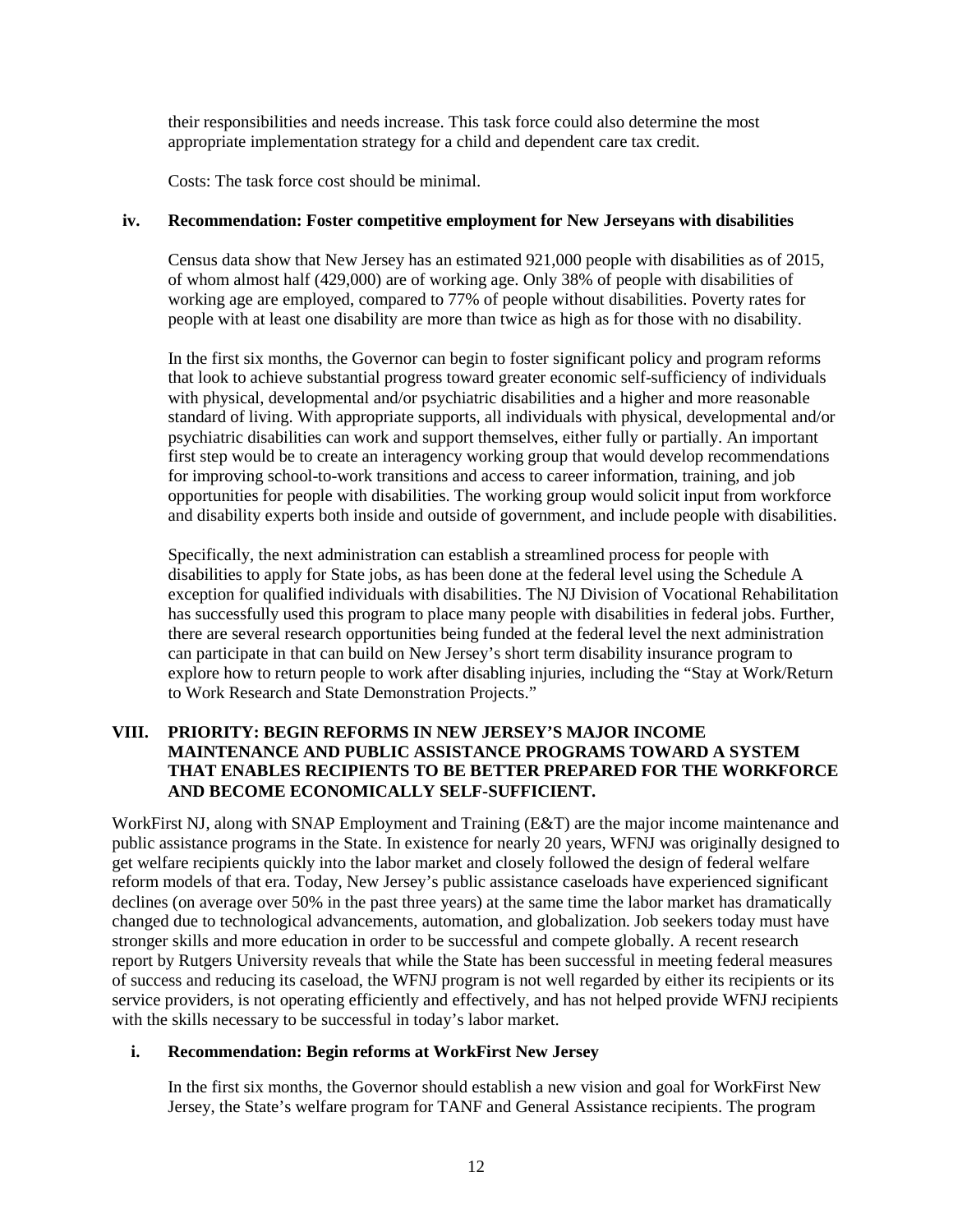should shift its strategy from a reliance on a labor market attachment model to an approach focused on human service investment. The administration should solicit input from local and state stakeholders, including program providers and recipients as well as employers and partners from labor and academia.

The administration can work to strengthen WFNJ and SNAP E&T program accountability and performance by improving standards, transparency, and communication to create a stronger culture of program improvement.

Finally, the State should begin a comprehensive review of WFNJ's technology infrastructure, and modernize the twenty-year-old administrative systems to give local caseworkers and welfare recipients' modern tools to help them assess progress toward career goals, report outcomes, and navigate the labor market.

# **IX. Priority: Improve patient experiences and the quality and cost effectiveness of care in New Jersey's Medicaid program**

The following recommendations were worked on by co-chairs from the Healthcare and Human and Children Services Committees, and are discussed in more detail in the Healthcare report:

- i. Increase the use of evidence-based performance strategies in Medicaid managed care (MCO) contracts and Medicaid regulations.
- ii. Integrate care for individuals eligible for both Medicare and Medicaid.
- iii. Develop next-generation Medicaid Accountable Care Organizations (ACO).
- iv. Identify and Implement Medicaid program efficiencies